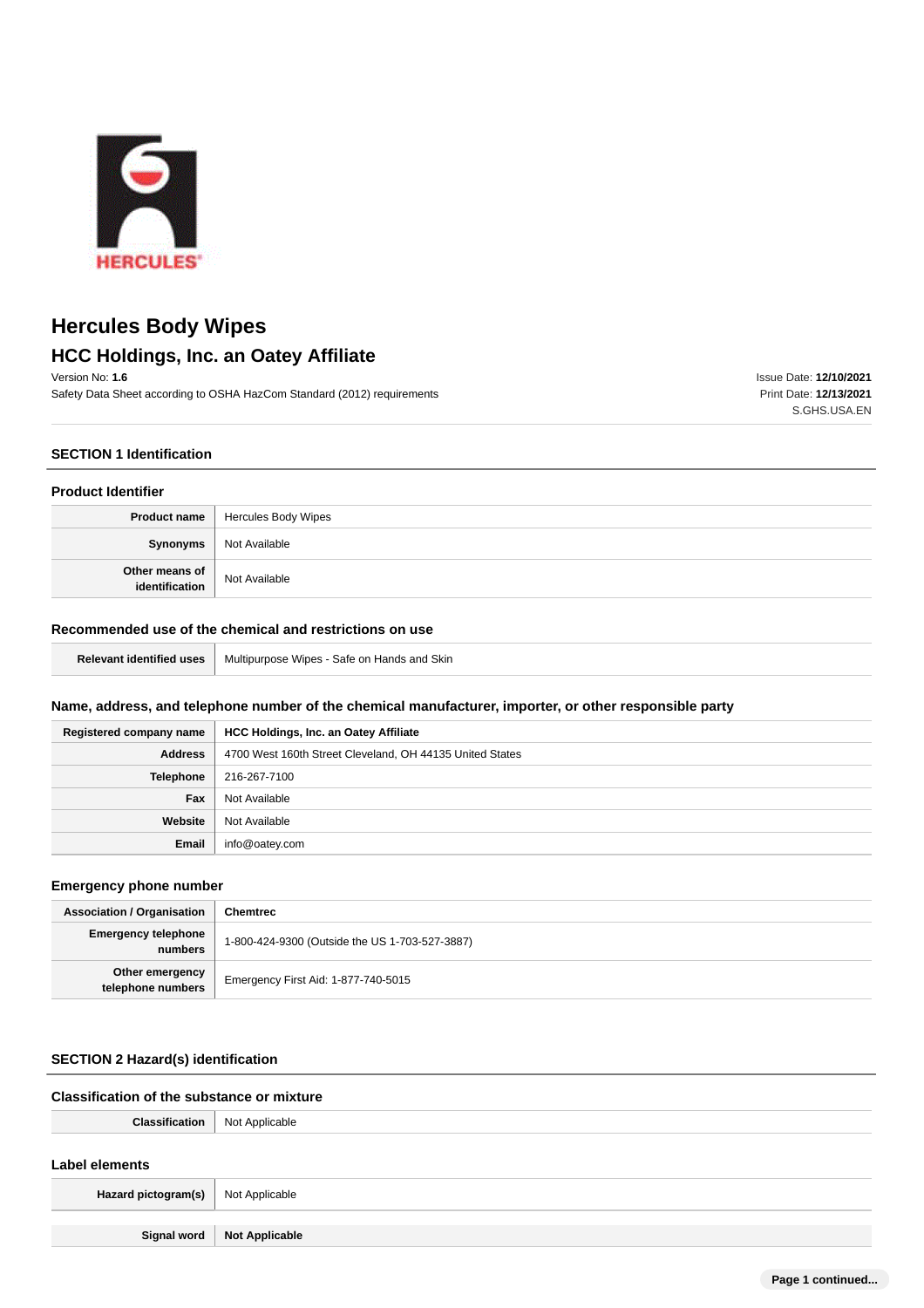#### **Hazard statement(s)**

Not Applicable

#### **Hazard(s) not otherwise classified**

Not Applicable

#### **Precautionary statement(s) Prevention**

Not Applicable

## **Precautionary statement(s) Response**

Not Applicable

## **Precautionary statement(s) Storage**

Not Applicable

## **Precautionary statement(s) Disposal**

Not Applicable

## **SECTION 3 Composition / information on ingredients**

#### **Substances**

See section below for composition of Mixtures

#### **Mixtures**

Each of the components present is nonhazardous or less than the 1 percent concentration cut off limits (0.1% concentration for potential carcinogens, reproductivetoxins, respiratory tract sensitizers, and mutagens).

## **SECTION 4 First-aid measures**

#### **Description of first aid measures**

| <b>Eye Contact</b>  | If this product comes in contact with eyes:<br>▶ Wash out immediately with water.<br>If irritation continues, seek medical attention.<br>Removal of contact lenses after an eye injury should only be undertaken by skilled personnel.                                                  |
|---------------------|-----------------------------------------------------------------------------------------------------------------------------------------------------------------------------------------------------------------------------------------------------------------------------------------|
| <b>Skin Contact</b> | In the unlikely event that contact causes a reaction, flush area with soap and water and seek medical attention.                                                                                                                                                                        |
| Inhalation          | In the unlikely event that inhalation of product mists causes a reaction, move victim away from source of exposure and into fresh<br>air. See medical attention.                                                                                                                        |
| Ingestion           | If swallowed and feel unwell, call a physician or poison control center.<br>Do not induce vomiting unless directed to do so by a physician or poison control center.<br>If victim is fully conscious, give a cupful of water.<br>Never give anything by mouth to an unconscious person. |

#### **Most important symptoms and effects, both acute and delayed**

See Section 11

## **Indication of any immediate medical attention and special treatment needed**

Treat symptomatically.

## **SECTION 5 Fire-fighting measures**

#### **Extinguishing media**

Treat surrounding material.

- Water spray or fog.
- Foam.
- **Dry chemical powder.**
- **BCF** (where regulations permit).

Carbon dioxide.

Carbon dioxide can displace oxygen. Use caution when applying carbon dioxide in confined spaces.

#### **Special hazards arising from the substrate or mixture**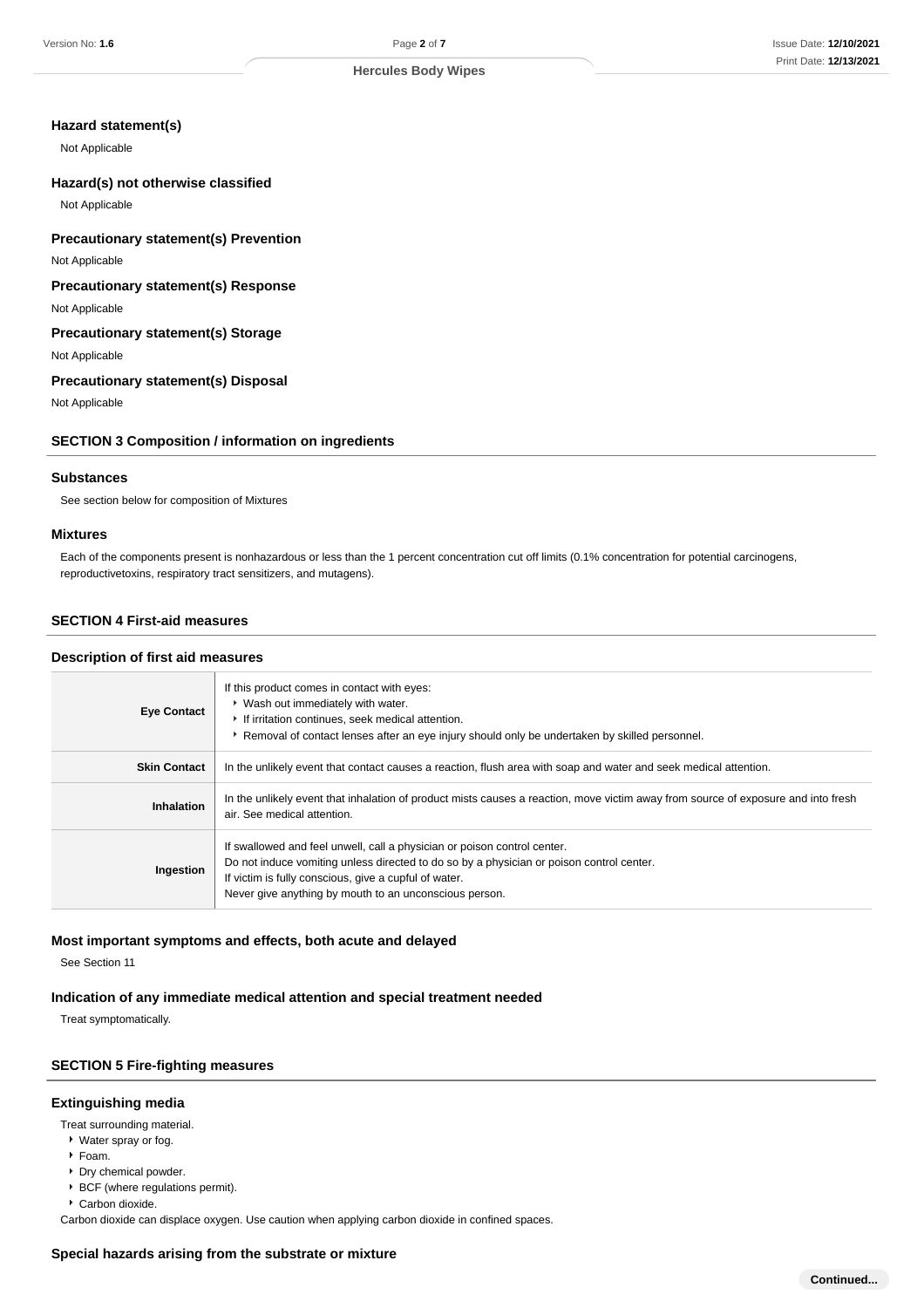**Fire Incompatibility** None known.

## **Special protective equipment and precautions for fire-fighters**

| <b>Fire Fighting</b>         | Alert Fire Department and tell them location and nature of hazard.<br>• Wear full body protective clothing with breathing apparatus.<br>▶ Prevent, by any means available, spillage from entering drains or water course.<br>• Use water delivered as a fine spray to control fire and cool adjacent area.<br>Avoid spraying water onto liquid pools.<br>DO NOT approach containers suspected to be hot.<br>Cool fire exposed containers with water spray from a protected location.<br>If safe to do so, remove containers from path of fire. |
|------------------------------|------------------------------------------------------------------------------------------------------------------------------------------------------------------------------------------------------------------------------------------------------------------------------------------------------------------------------------------------------------------------------------------------------------------------------------------------------------------------------------------------------------------------------------------------|
| <b>Fire/Explosion Hazard</b> | Slight fire hazard when exposed to heat or flame.<br>► Heating may cause expansion or decomposition leading to violent rupture of containers.<br>* On combustion, may emit irritating/ toxic fumes.<br>May emit acrid smoke.<br>Mists containing combustible materials may be explosive.<br>May emit poisonous fumes.<br>May emit corrosive fumes.                                                                                                                                                                                             |

## **SECTION 6 Accidental release measures**

## **Personal precautions, protective equipment and emergency procedures**

See section 8

#### **Environmental precautions**

See section 12

## **Methods and material for containment and cleaning up**

**Minor Spills** Collect and/or wipe up spills with an absorbent towel/material and transfer into suitable containers for recovery or disposal. Flush thoroughly with water.

Personal Protective Equipment advice is contained in Section 8 of the SDS.

## **SECTION 7 Handling and storage**

## **Precautions for safe handling**

| Safe handling     | No special handling is required.                                                                                                                                                                                                                                                                                                                                                                                 |
|-------------------|------------------------------------------------------------------------------------------------------------------------------------------------------------------------------------------------------------------------------------------------------------------------------------------------------------------------------------------------------------------------------------------------------------------|
| Other information | Store in original containers.<br>▶ Keep containers securely sealed.<br>▶ No smoking, naked lights or ignition sources.<br>Store in a cool, dry, well-ventilated area.<br>Store away from incompatible materials and foodstuff containers.<br>Protect containers against physical damage and check regularly for leaks.<br>Observe manufacturer's storage and handling recommendations contained within this SDS. |

## **Conditions for safe storage, including any incompatibilities**

**Storage incompatibility** None known

## **SECTION 8 Exposure controls / personal protection**

#### **Control parameters**

**Occupational Exposure Limits (OEL)**

#### **INGREDIENT DATA**

Not Available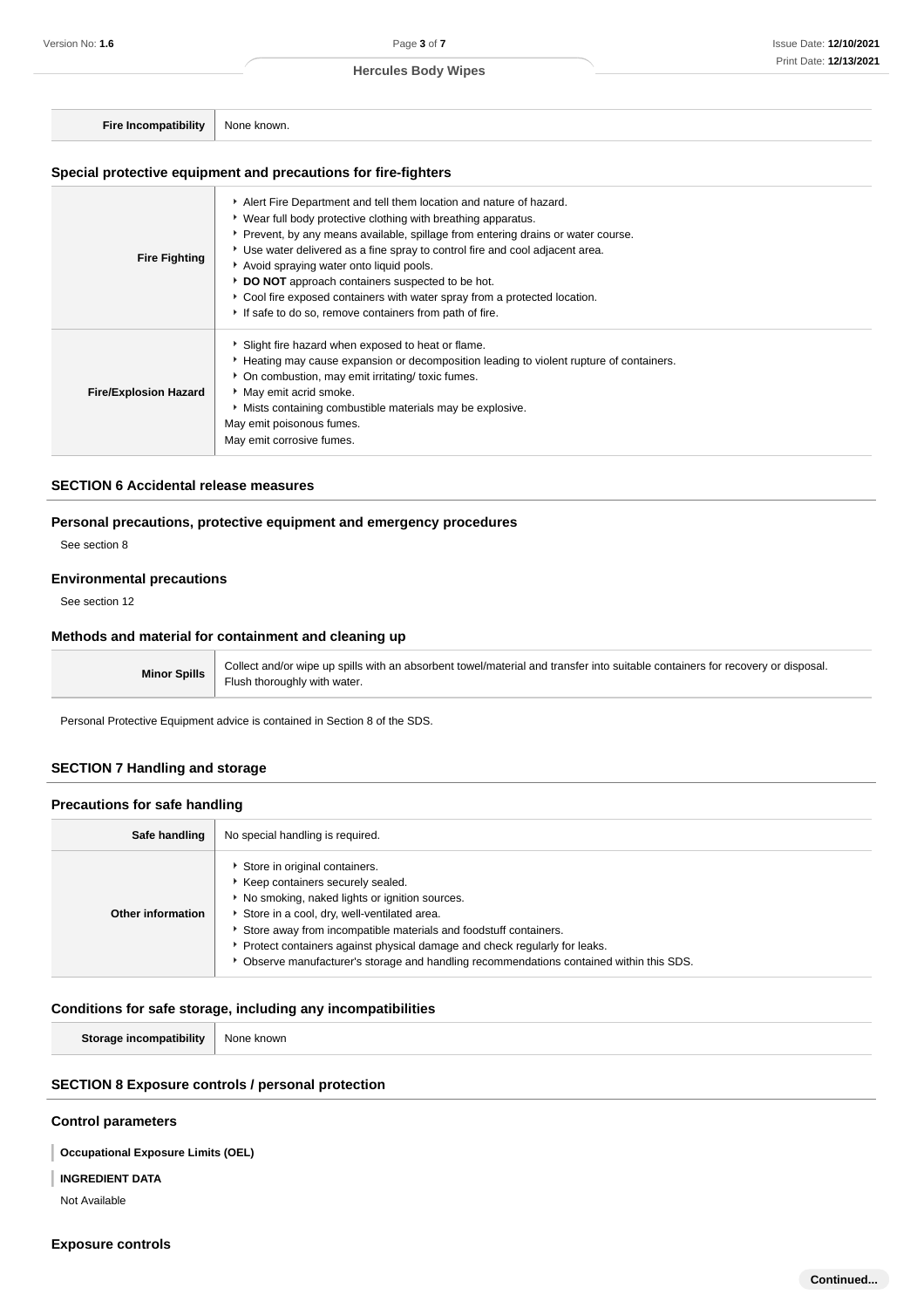| Appropriate engineering<br>controls | Not required under normal conditions of use. |
|-------------------------------------|----------------------------------------------|
| Eye and face protection             | Not required under normal conditions of use. |
| <b>Skin protection</b>              | See Hand protection below                    |
| <b>Hands/feet protection</b>        | Not required under normal conditions of use. |
| <b>Body protection</b>              | See Other protection below                   |
| Other protection                    | Not required under normal conditions of use. |

## **SECTION 9 Physical and chemical properties**

## **Information on basic physical and chemical properties**

| Appearance                                      | White to slightly off-white liquid mixture                        |                                                   |               |
|-------------------------------------------------|-------------------------------------------------------------------|---------------------------------------------------|---------------|
|                                                 |                                                                   |                                                   |               |
| <b>Physical state</b>                           | Liquid mixture impregnated into a poly-viscose<br>nonwoven fabric | Relative density (Water =<br>1)                   | Not Available |
| Odour                                           | Characteristic, faint                                             | <b>Partition coefficient</b><br>n-octanol / water | Not Available |
| <b>Odour threshold</b>                          | Not Available                                                     | Auto-ignition temperature<br>$(^{\circ}C)$        | Not Available |
| pH (as supplied)                                | $5.0 - 6.0$                                                       | Decomposition<br>temperature                      | Not Available |
| Melting point / freezing<br>point (°C)          | Not Available                                                     | <b>Viscosity (cSt)</b>                            | Not Available |
| Initial boiling point and<br>boiling range (°C) | >= 100 (based on constituents)                                    | Molecular weight (g/mol)                          | Not Available |
| Flash point (°C)                                | >= 96 (based on constituents)                                     | <b>Taste</b>                                      | Not Available |
| <b>Evaporation rate</b>                         | Not Available                                                     | <b>Explosive properties</b>                       | Not Available |
| Flammability                                    | Not Applicable                                                    | <b>Oxidising properties</b>                       | Not Available |
| <b>Upper Explosive Limit (%)</b>                | Not Available                                                     | <b>Surface Tension (dyn/cm</b><br>or mN/m)        | Not Available |
| Lower Explosive Limit (%)                       | Not Available                                                     | <b>Volatile Component (%vol)</b>                  | Not Available |
| Vapour pressure                                 | <= 23.8mmHg (25°C) (based on constituents)                        | Gas group                                         | Not Available |
| Solubility in water                             | Miscible (based on constituents)                                  | pH as a solution (%)                              | Not Available |
| Vapour density (Air = 1)                        | Not Available                                                     | VOC g/L                                           | $25$          |

## **SECTION 10 Stability and reactivity**

| Reactivity                                 | Not reactive under normal conditions of use.                                                  |
|--------------------------------------------|-----------------------------------------------------------------------------------------------|
| <b>Chemical stability</b>                  | The product is stable and non-reactive under normal conditions of use, storage and transport. |
| Possibility of hazardous<br>reactions      | See section 7                                                                                 |
| <b>Conditions to avoid</b>                 | Contact with incompatible materials.<br>Avoid excess heat.                                    |
| Incompatible materials                     | strong oxidizing agents.<br>Strong acids.<br>Strong bases.                                    |
| <b>Hazardous decomposition</b><br>products | Carbon oxides.<br>Aliphatic compounds.<br>Toxic by-products.                                  |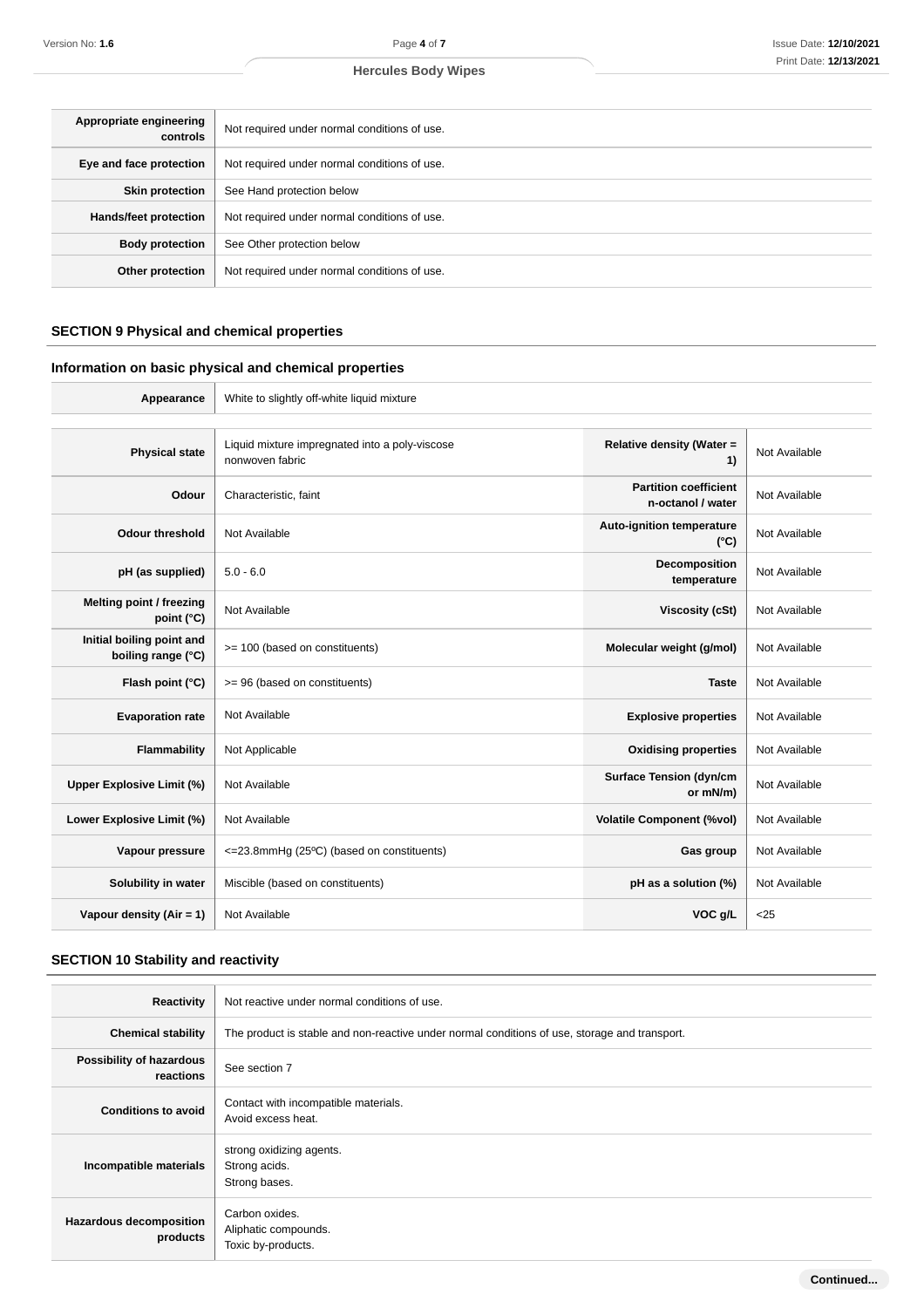## **SECTION 11 Toxicological information**

#### **Information on toxicological effects**

| <b>Inhaled</b>      | The material is not thought to produce adverse health effects or irritation of the respiratory tract. Nevertheless, good hygiene<br>practice requires that exposure be kept to a minimum and that suitable control measures be used in an occupational setting. |
|---------------------|-----------------------------------------------------------------------------------------------------------------------------------------------------------------------------------------------------------------------------------------------------------------|
| Ingestion           | The material has NOTbeen classified as 'harmful by ingestion'. This is because of the lack of corroborating animal or human<br>evidence.                                                                                                                        |
| <b>Skin Contact</b> | Skin contact is not thought to have harmful health effects; the material may still produce health damage following entry through<br>wounds, lesions or abrasions.                                                                                               |
| Eye                 | Direct contact with eyes may cause temporary irritation.                                                                                                                                                                                                        |
| <b>Chronic</b>      | Long-term exposure to the product is not thought to produce chronic effects adverse to the health; nevertheless exposure by all<br>routes should be minimised as a matter of course.                                                                            |

| <b>Acute Toxicity</b>                       | × | Carcinogenicity                 | ×                                                                                                  |
|---------------------------------------------|---|---------------------------------|----------------------------------------------------------------------------------------------------|
| <b>Skin Irritation/Corrosion</b>            | × | Reproductivity                  | ×                                                                                                  |
| <b>Serious Eye</b><br>Damage/Irritation     | × | <b>STOT - Single Exposure</b>   | $\boldsymbol{\mathsf{x}}$                                                                          |
| <b>Respiratory or Skin</b><br>sensitisation | × | <b>STOT - Repeated Exposure</b> | $\boldsymbol{\mathsf{x}}$                                                                          |
| <b>Mutagenicity</b>                         | × | <b>Aspiration Hazard</b>        | $\boldsymbol{\mathsf{x}}$                                                                          |
|                                             |   | Legend:                         | $\blacktriangleright$ - Data either not available or does not fill the criteria for classification |

 $\blacktriangleright$  – Data available to make classification

## **SECTION 12 Ecological information**

## **Toxicity**

| <b>Hercules Body Wipes</b> | Endpoint                                                                                                               | Test Duration (hr)                                                                                                            | <b>Species</b> | Value         | <b>Source</b> |
|----------------------------|------------------------------------------------------------------------------------------------------------------------|-------------------------------------------------------------------------------------------------------------------------------|----------------|---------------|---------------|
|                            | Not Available                                                                                                          | Not Available                                                                                                                 | Not Available  | Not Available | Not Available |
|                            |                                                                                                                        |                                                                                                                               |                |               |               |
| Legend:                    |                                                                                                                        | Extracted from 1. IUCLID Toxicity Data 2. Europe ECHA Registered Substances - Ecotoxicological Information - Aquatic Toxicity |                |               |               |
|                            | 3. EPIWIN Suite V3.12 (QSAR) - Aquatic Toxicity Data (Estimated) 4. US EPA, Ecotox database - Aquatic Toxicity Data 5. |                                                                                                                               |                |               |               |
|                            |                                                                                                                        | ECETOC Aquatic Hazard Assessment Data 6. NITE (Japan) - Bioconcentration Data 7. METI (Japan) - Bioconcentration Data 8.      |                |               |               |
|                            | Vendor Data                                                                                                            |                                                                                                                               |                |               |               |

This product is not expected to be appreciably harmful to aquatic species.

## **Persistence and degradability**

| Ingredient | Persistence: Water/Soil               | Persistence: Air                      |  |
|------------|---------------------------------------|---------------------------------------|--|
|            | No Data available for all ingredients | No Data available for all ingredients |  |

## **Bioaccumulative potential**

| Ingredient | <b>Bioaccumulation</b>                |
|------------|---------------------------------------|
|            | No Data available for all ingredients |

## **Mobility in soil**

| Ingredient | <b>Mobility</b>                       |
|------------|---------------------------------------|
|            | No Data available for all ingredients |

## **SECTION 13 Disposal considerations**

#### **Waste treatment methods**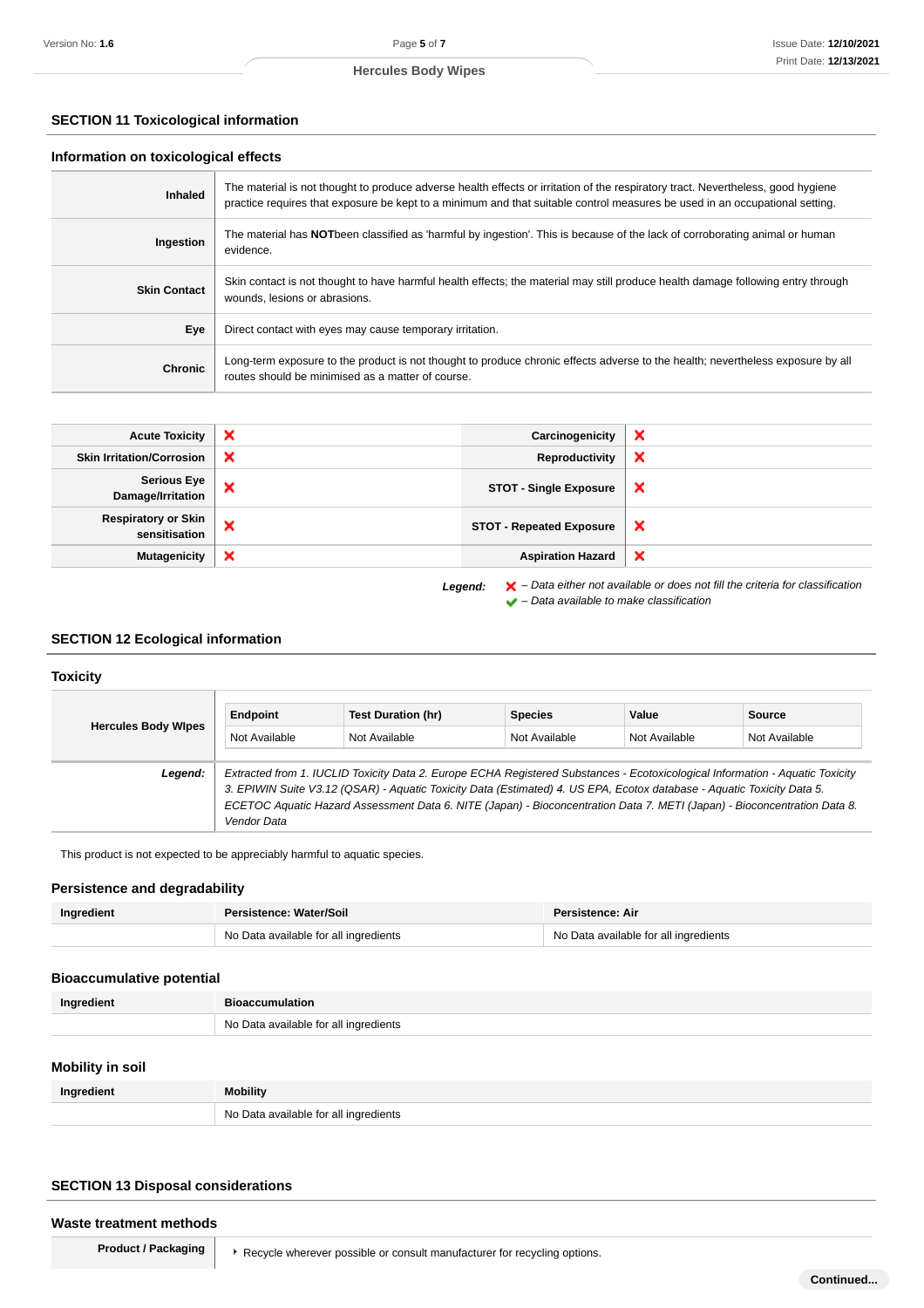| Consult State Land Waste Management Authority for disposal.<br>* Bury residue in an authorised landfill.<br>disposal<br>▶ Recycle containers if possible, or dispose of in an authorised landfill. |
|----------------------------------------------------------------------------------------------------------------------------------------------------------------------------------------------------|
|----------------------------------------------------------------------------------------------------------------------------------------------------------------------------------------------------|

## **SECTION 14 Transport information**

| <b>Labels Required</b>                                       |                                                                                                  |    |
|--------------------------------------------------------------|--------------------------------------------------------------------------------------------------|----|
| <b>Marine Pollutant</b>                                      | NO                                                                                               |    |
|                                                              | Land transport (DOT): NOT REGULATED FOR TRANSPORT OF DANGEROUS GOODS                             |    |
|                                                              | Air transport (ICAO-IATA / DGR): NOT REGULATED FOR TRANSPORT OF DANGEROUS GOODS                  |    |
|                                                              | Sea transport (IMDG-Code / GGVSee): NOT REGULATED FOR TRANSPORT OF DANGEROUS GOODS               |    |
|                                                              |                                                                                                  |    |
| Not Applicable                                               | Transport in bulk according to Annex II of MARPOL and the IBC code                               |    |
|                                                              | Transport in bulk in accordance with MARPOL Annex V and the IMSBC Code                           |    |
| <b>Product name</b>                                          | Group                                                                                            |    |
|                                                              | Transport in bulk in accordance with the ICG Code                                                |    |
| <b>Product name</b>                                          | <b>Ship Type</b>                                                                                 |    |
|                                                              |                                                                                                  |    |
| <b>SECTION 15 Regulatory information</b>                     |                                                                                                  |    |
|                                                              | Safety, health and environmental regulations / legislation specific for the substance or mixture |    |
| <b>Federal Regulations</b>                                   |                                                                                                  |    |
|                                                              | Superfund Amendments and Reauthorization Act of 1986 (SARA)                                      |    |
| Section 311/312 hazard categories                            |                                                                                                  |    |
| Flammable (Gases, Aerosols, Liquids, or Solids)              |                                                                                                  | No |
| Gas under pressure                                           |                                                                                                  | No |
| Explosive                                                    |                                                                                                  | No |
| Self-heating                                                 |                                                                                                  | No |
| Pyrophoric (Liquid or Solid)                                 |                                                                                                  | No |
| Pyrophoric Gas                                               |                                                                                                  | No |
| Corrosive to metal                                           |                                                                                                  | No |
| Oxidizer (Liquid, Solid or Gas)                              |                                                                                                  | No |
| Organic Peroxide                                             |                                                                                                  | No |
| Self-reactive                                                |                                                                                                  | No |
| In contact with water emits flammable gas                    |                                                                                                  | No |
| Combustible Dust                                             |                                                                                                  | No |
| Carcinogenicity                                              |                                                                                                  | No |
| Acute toxicity (any route of exposure)                       |                                                                                                  | No |
| Reproductive toxicity                                        |                                                                                                  | No |
| Skin Corrosion or Irritation                                 |                                                                                                  | No |
| Respiratory or Skin Sensitization                            |                                                                                                  | No |
| Serious eye damage or eye irritation                         |                                                                                                  | No |
| Specific target organ toxicity (single or repeated exposure) |                                                                                                  | No |
| Aspiration Hazard                                            |                                                                                                  | No |
| Germ cell mutagenicity                                       |                                                                                                  | No |
| Simple Asphyxiant                                            |                                                                                                  | No |
| Hazards Not Otherwise Classified                             |                                                                                                  | No |